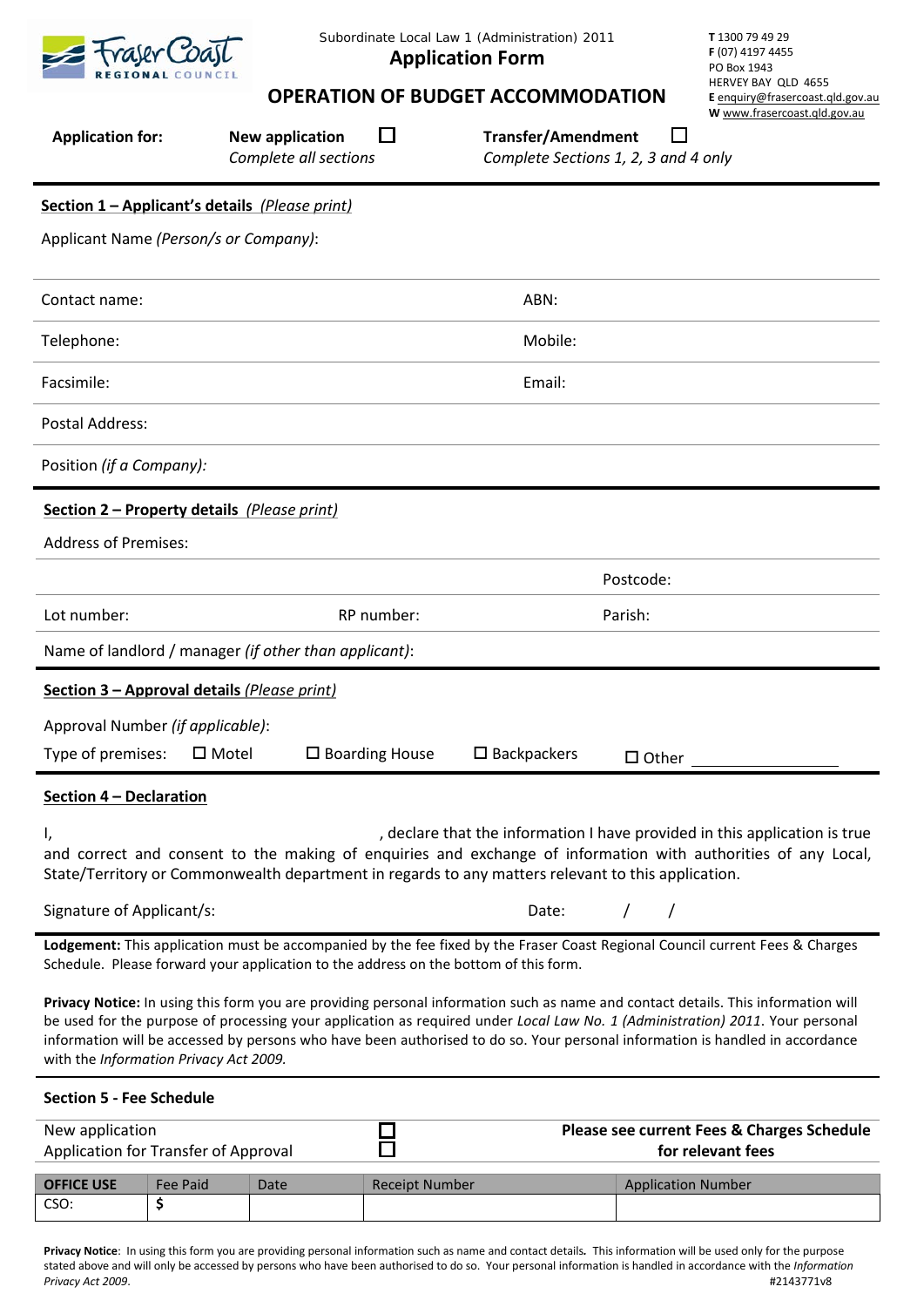# **Section 6 – Details of shared facilities** *(Please print)*

| <b>Facilities</b>     | <b>Number</b> | <b>Facilities</b> | <b>Number</b> |   |   |
|-----------------------|---------------|-------------------|---------------|---|---|
| Units (if applicable) |               | Bathrooms *       | M             | F | U |
| Rooms (if applicable) |               | Toilets *         | M             | F | U |
| Single bedrooms       |               | Kitchens          |               |   |   |
| Double bedrooms       |               | Dining rooms      |               |   |   |
| <b>Bunk bedrooms</b>  |               | Laundries         |               |   |   |

\* Please specify the number of male, female and unisex bathrooms and toilets provided.

Are kitchen facilities shared?  $\Box$  Yes  $\Box$  No

If laundry facilities are shared:

| Number of washing machines     | Number of clothes dryers             |  |
|--------------------------------|--------------------------------------|--|
| Number of sets of laundry tubs | Total number of persons accommodated |  |

Source of water supply to accommodation:  $\square$  Town/Reticulated  $\square$  Tank  $\square$  Other

| Section 7 - Attachments (Please tick)                                                                                                                                                                                  |                       |
|------------------------------------------------------------------------------------------------------------------------------------------------------------------------------------------------------------------------|-----------------------|
| Please provide:                                                                                                                                                                                                        | Attached              |
| A site plan of the allotment upon which the rental accommodation premises is located.<br>1.                                                                                                                            | $\Box$ $Y$ $\Box$ $N$ |
| Where applicable, the most recent building work carried out in respect of the premises<br>2.<br>for which approval was obtained under the Building Act 1975.                                                           | ΠY.<br>□ N            |
| A recent Certificate of Classification issued under the Building Act 1975.<br>3.                                                                                                                                       | OY ON                 |
| A statement that, to the best of the applicant's knowledge after having undertaken<br>4.<br>reasonable inquiries and investigations, the premises is structurally sound and in a state<br>of good repair.              | OY ON                 |
| Details of when the premises were last treated for vermin and insect pests.<br>5.                                                                                                                                      | $\Box$ $Y$ $\Box$ $N$ |
| A plan of the premises.<br>6.                                                                                                                                                                                          | OY ON                 |
| If the applicant is not the owner of the premises for which the approval is sought, the<br>7.<br>written consent of the owner in respect of the application.                                                           | $\Box$ N<br>ΠY.       |
| Other supporting information, if applicable (please specify):<br>8.                                                                                                                                                    | $\Box$ Y $\Box$ N     |
| A statement as to the number of sleeping rooms in the premises, information to identify<br>9.<br>which rooms are the sleeping rooms and the number of beds in each sleeping room.                                      | $\Box$ $Y$ $\Box$ $N$ |
| 10. Provide written certification that the number of beds per room and/or the number of<br>occupants per room satisfies any relevant fire safety, building or other applicable<br>approval/certification requirements. | ΠY.<br>D N            |

**Privacy Notice**: In using this form you are providing personal information such as name and contact details*.* This information will be used only for the purpose stated above and will only be accessed by persons who have been authorised to do so. Your personal information is handled in accordance with the *Information*  Privacy Act 2009.